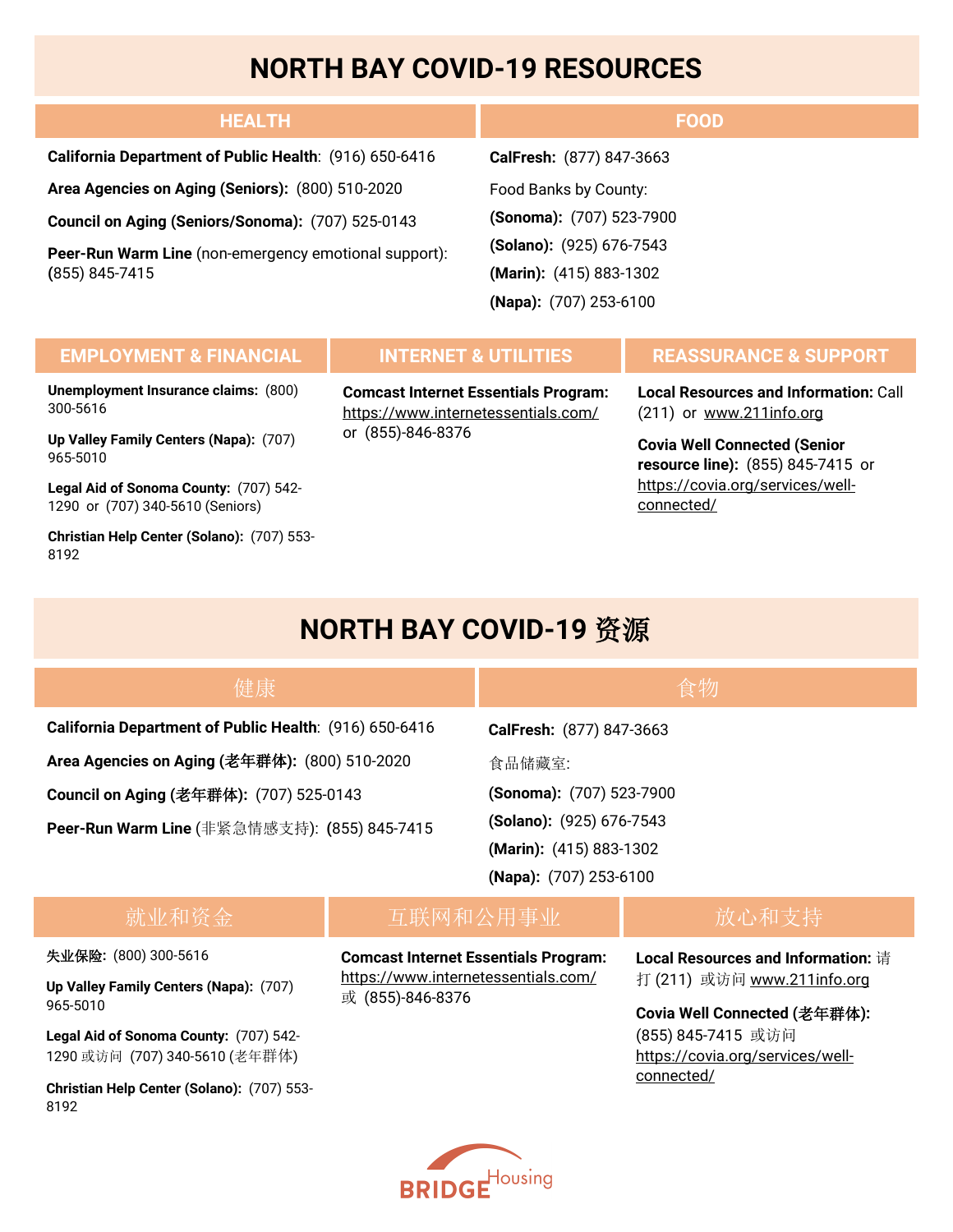# **NORTH BAY COVID-19 RECURSOS**

| <b>SALUD</b>                                                           | <b>ALIMENTACION</b>              |  |
|------------------------------------------------------------------------|----------------------------------|--|
| California Department of Public Health: (916) 650-6416                 | CalFresh: (877) 847-3663         |  |
| Area Agencies on Aging (Personas mayores): (800) 510-2020              | Bancos de alimentos por condado: |  |
| Council on Aging (Personas mayores/Sonoma): (707) 525-0143             | (Sonoma): (707) 523-7900         |  |
| Peer-Run Warm Line (apoyo emocional no emergencia): (855) 845-<br>7415 | (Solano): (925) 676-7543         |  |
|                                                                        | (Marin): (415) 883-1302          |  |
|                                                                        | (Napa): (707) 253-6100           |  |

#### **EMPLEO Y RECURSOS FINANCIEROS**

#### **INTERNET Y COBERTURA DE SERVICIOS PÚBLICOS:**

**Solicitud de Seguro de Desempleo:** (800) 300-5616

**Up Valley Family Centers (Napa):** (707) 965-5010

**Legal Aid of Sonoma County:** (707) 542- 1290 o (707) 340-5610 (Personas mayores)

**Christian Help Center (Solano):** (707) 553- 8192

**Comcast Internet Essentials Program:**  <https://www.internetessentials.com/> o (855)-846-8376

### **APOYO Y CONSEJERÍA**

**Recursos e información local:** Llame al (211) o visite el sitio [www.211info.org](http://www.211info.org/)

**Covia Well Connected (Línea de recursos para personas mayores):**  (855) 845-7415 o [https://covia.org/services/well](https://covia.org/services/well-connected/)[connected/](https://covia.org/services/well-connected/)

# **NORTH BAY COVID-19 Ресурсы**

| Здравоохранение                                                                                                                           | Продовольствие             |
|-------------------------------------------------------------------------------------------------------------------------------------------|----------------------------|
| California Department of Public Health: (916) 650-6416                                                                                    | CalFresh: (877) 847-3663   |
| Area Agencies on Aging (для людей в возрасте): (800) 510-<br>2020<br>Council on Aging (для людей в возрасте в Сономе): (707) 525-<br>0143 | Склады в разных округах:   |
|                                                                                                                                           | (Sonoma): (707) 523-7900   |
|                                                                                                                                           | $(Solano): (925) 676-7543$ |
| <b>Peer-Run Warm Line</b> (несрочная эмоциональная поддержка):<br>(855) 845-7415                                                          | (Marin): (415) 883-1302    |
|                                                                                                                                           | (Napa): (707) 253-6100     |

| Поиск работы и финансовая<br>ПОМОШЬ                     | <b>Интернет</b>                                                                    | И Дополнительная информация и<br>телефон доверия             |
|---------------------------------------------------------|------------------------------------------------------------------------------------|--------------------------------------------------------------|
| Заявление о страховке по<br>безработице: (800) 300-5616 | <b>Comcast Internet Essentials Program:</b><br>https://www.internetessentials.com/ | <b>Local Resources and Information:</b><br>Звоните (211) или |
| <b>Iln Valley Family Centers (Nana)</b>                 | или (855)-846-8376                                                                 | www.211info.org                                              |

**Covia Well Connected (для людей в возрасте):** (855) 845-7415 или [https://covia.org/services/well](https://covia.org/services/well-connected/)[connected/](https://covia.org/services/well-connected/)

**Up Valley Family Centers (Napa):**  (707) 965-5010

**Legal Aid of Sonoma County:** (707) 542-1290 or (707) 340-5610 (Seniors)

**Christian Help Center (Solano):** (707) 553-8192